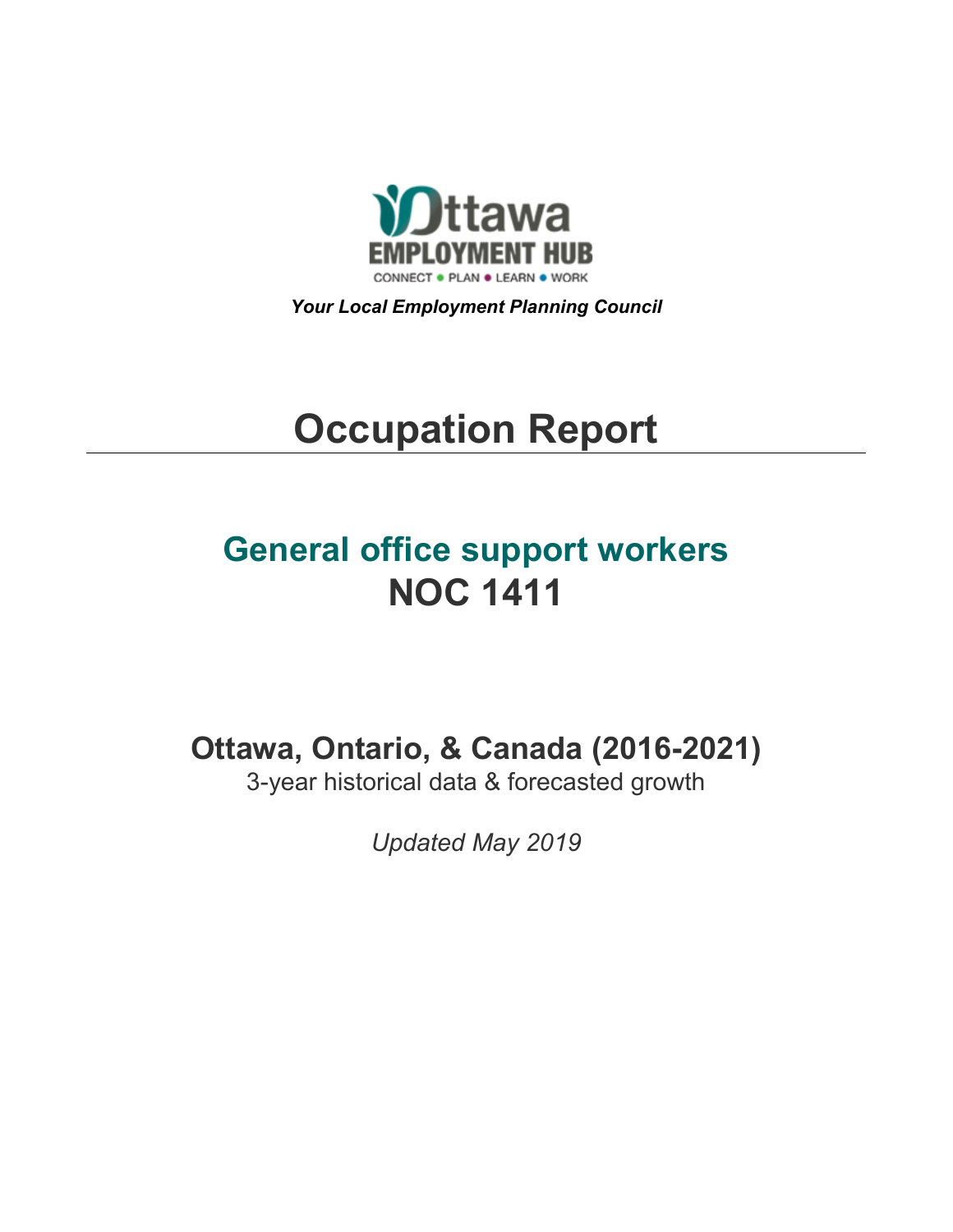

**Ottawa Outlook** 

NOC 1411 **Limited**  $\overrightarrow{X}$  Fair  $\overrightarrow{X}$  Good  $\overrightarrow{X}$   $\overrightarrow{X}$ 

*Based on past and forecasted growth.*

# **A Local Snapshot**

- Employment in this occupation **decreased in Ottawa from 2016 to 2018** (**3.7%**); it is forecast to **decrease an additional 0.5%** over the next three years.
- **6.2%** were **unemployed in Ottawa in 2016; 46 (0.4%)** of those in this occupation were **self-employed**.
- **Median hourly wage** for this occupation was **\$20.70**.
- **22.8%** of the 2018 jobs were in the **Other federal services** industry sector.
- Ottawa has a **slightly higher share of this occupation** than the nation.
- **Provincially**, this occupation showed a decrease from 2016 to 2018 (**8.6%**); it is expected to decrease an additional **0.7%** over the next three years.
- In contrast to Ottawa Employment Hub's forecast ranking for this occupation, *Canada Job Bank*  forecasted **fair** employment potential for this occupation in Ottawa from 2018-2020.

# **Overview**

| <b>Ottawa Jobs (2018)</b>          | <b>10,778</b> (<1% were self-employed = 46) |                       |         |
|------------------------------------|---------------------------------------------|-----------------------|---------|
| 2016 Ottawa Unemployment Rate      | $6.2\%$                                     | Ontario               | $6.1\%$ |
| Location Quotient to Nation (2018) | 1.47                                        |                       |         |
| Change in Jobs (2016 - 2018)       | $-3.7%$                                     | $(2018 - 2021)$ -0.5% |         |

*NOTE: Location quotient (LQ) is a way of quantifying how concentrated a particular occupation is in a region compared to the nation or province. A quotient of 1.00 means Ottawa has the same share of the occupation as the nation/province. A quotient higher than 1.00 means Ottawa has a greater share, and lower than 1.00 means Ottawa's share is lower than the average.*

# **OTTAWA | Percentile Earnings** *(not including self-employed)*



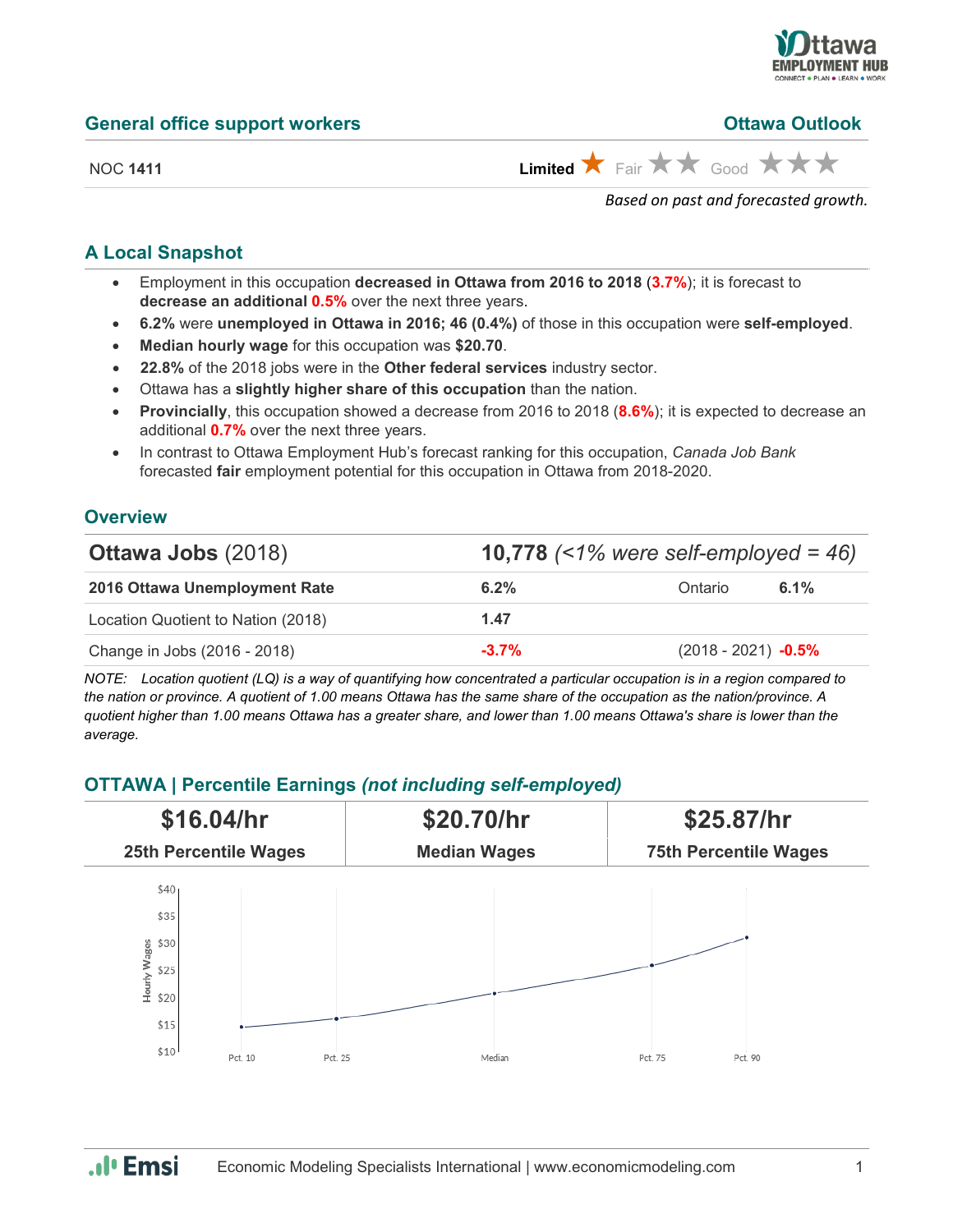

# **Ottawa | Growth**

| 11,194      | 10,728           | -466               | $-4.2\%$             |
|-------------|------------------|--------------------|----------------------|
| $2016$ Jobs | <b>2021 Jobs</b> | Change (2016-2021) | % Change (2016-2021) |

# **Regional Trends**



|           | <b>Region</b> |               | <b>2016 Jobs</b> | 2021 Jobs      | Change    | % Change |
|-----------|---------------|---------------|------------------|----------------|-----------|----------|
|           | <b>Ottawa</b> |               | 11,194           | 10,728         | $-466$    | $-4.2%$  |
|           | Ontario       |               | 106,760          | 96,919         | $-9,841$  | $-9.2%$  |
|           | Canada        |               | 261,733          | 220,889        | $-40,844$ | $-15.6%$ |
|           |               | <b>Ottawa</b> |                  | <b>Ontario</b> |           | Canada   |
| 2016 Jobs |               | 11,194        |                  | 106,760        |           | 261,733  |
| 2017 Jobs |               | 10,554        |                  | 98,871         |           | 237,254  |
| 2018 Jobs |               | 10,778        |                  | 97,628         |           | 228,954  |
| 2019 Jobs |               | 10,753        |                  | 97,275         |           | 225,660  |
| 2020 Jobs |               | 10,744        |                  | 97,115         |           | 223,185  |
| 2021 Jobs |               | 10,728        |                  | 96,919         |           | 220,889  |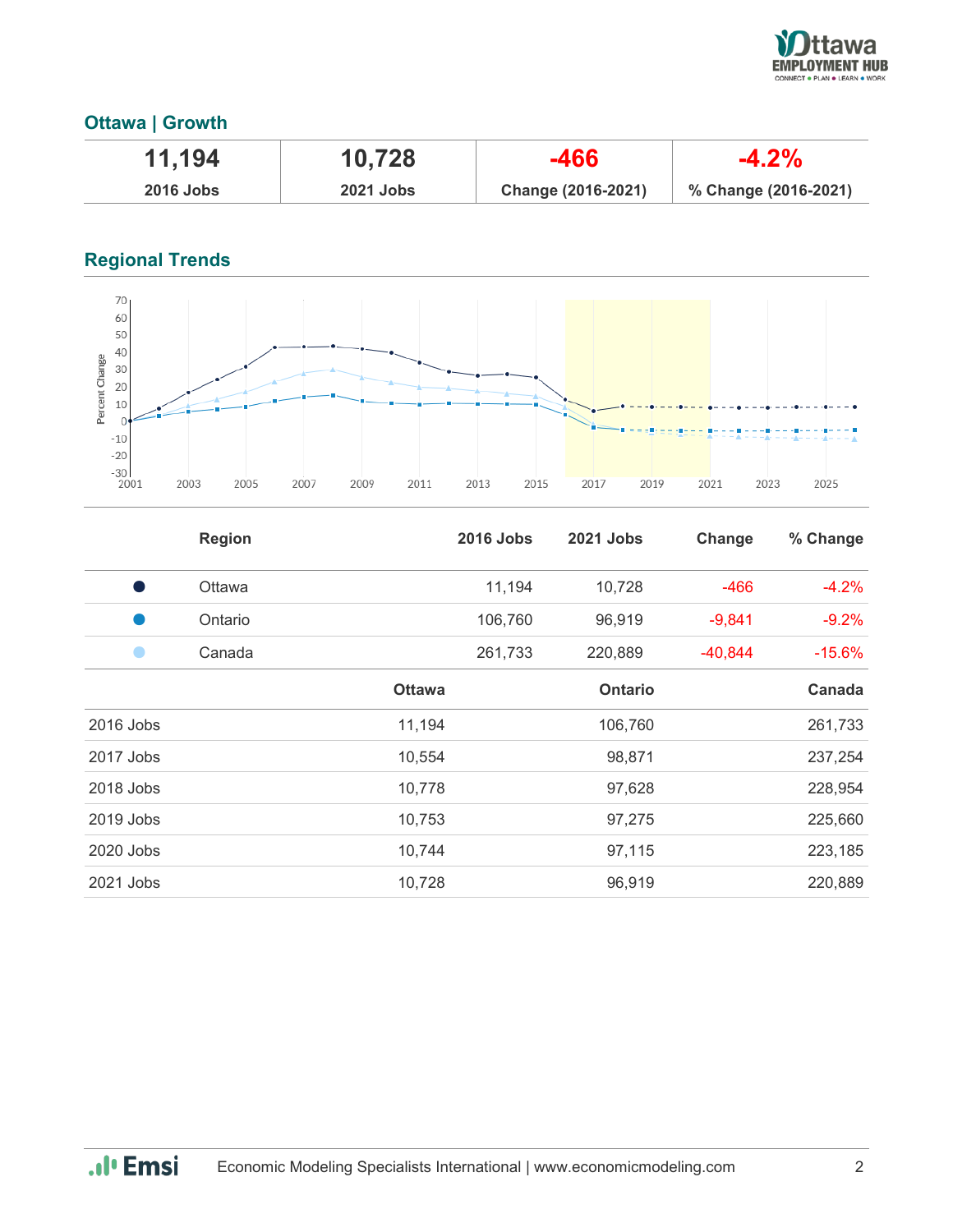

# **Ottawa | Industries Employing this Occupation**

| <b>Industry</b>                                     | Occupation<br>Jobs in<br><b>Industry</b><br>(2018) | $%$ of<br><b>Occupation</b><br>in Industry<br>(2018) | % of Total<br>Jobs in<br><b>Industry</b><br>(2018) |
|-----------------------------------------------------|----------------------------------------------------|------------------------------------------------------|----------------------------------------------------|
| Other federal services (9112-9119)                  | 2,456                                              | 22.8%                                                | 2.8%                                               |
| Defence services                                    | 777                                                | $7.2\%$                                              | 5.6%                                               |
| Local, municipal and regional public administration | 683                                                | 6.3%                                                 | 3.9%                                               |
| General medical and surgical hospitals              | 501                                                | 4.6%                                                 | 3.1%                                               |
| <b>Employment services</b>                          | 305                                                | 2.8%                                                 | $4.2\%$                                            |

*NOTE: Inverse staffing patterns provides a table of percentages that shows how regional occupations are divided up among regional industries. For example, an inverse staffing pattern for registered nurses may show that 70% of RNs are employed by hospitals, 10% by local government (i.e., public schools), 10% by nursing homes, and 10% by offices of physicians.*

## **Educational programs and completions in Ottawa** *(public institutions only***)**

|                 |                                                              | 303                       |  |
|-----------------|--------------------------------------------------------------|---------------------------|--|
| Programs (2016) |                                                              | <b>Completions (2016)</b> |  |
| <b>CIP Code</b> | Program                                                      | <b>Completions (2016)</b> |  |
| 52.04           | Business operations support and assistant<br>303<br>services |                           |  |

*NOTE: EMSI Analyst uses Statistics Canada's PSIS data to compile completions for postsecondary programs offered in Canada, classified by the 2016 CIP codes. 2016 data includes those who graduated in spring 2017.*



#### **Job Postings by Month**

*NOTE: Based on newly published job postings first found between January 01, 2018 and December 31, 2018 AND location is Ottawa Census Sub-division, Vicinity Jobs.*